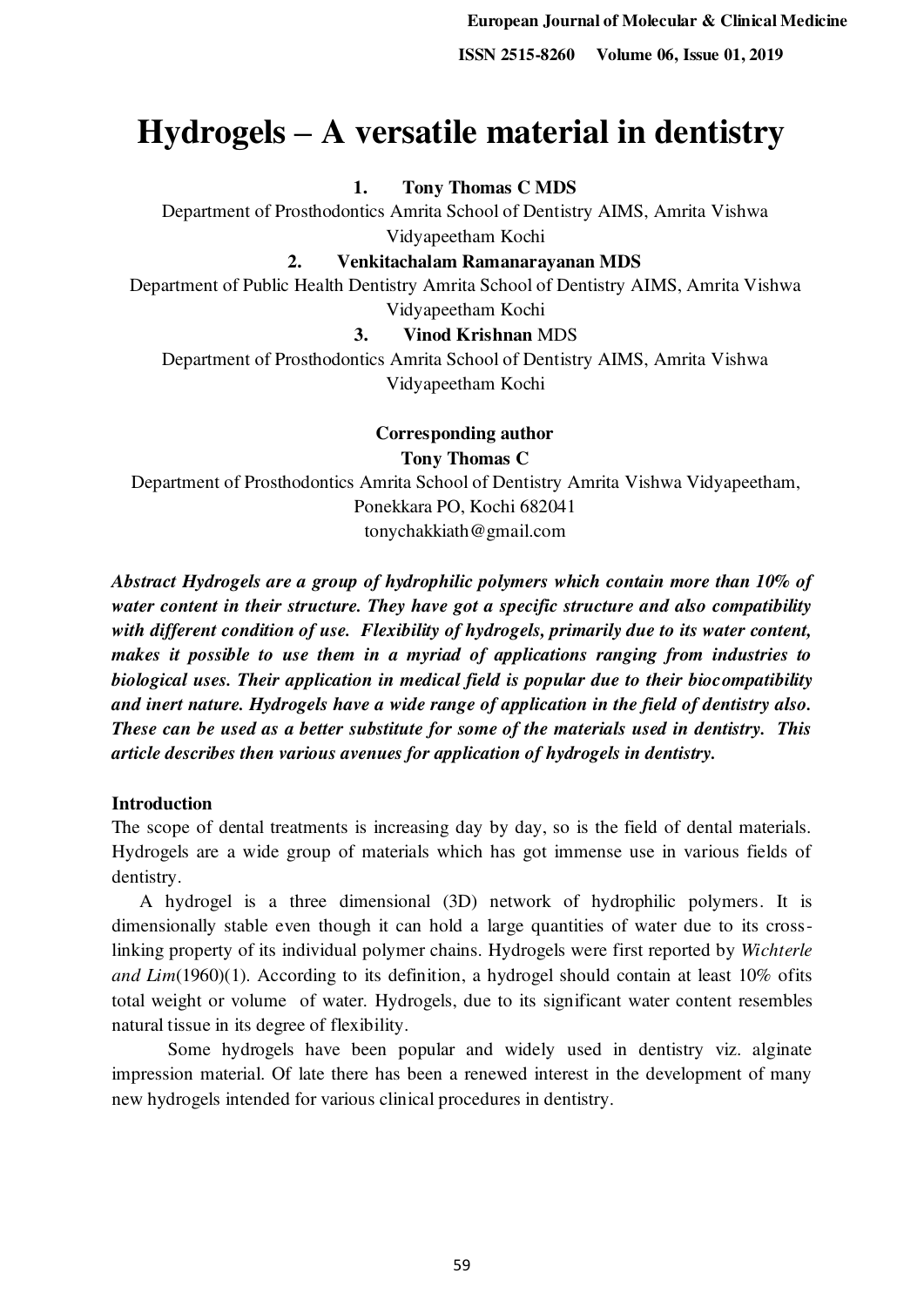# **History**

The history of hydrogels dates back to 1894(2). The first material to be developed with typical properties of hydrogel was hydroxyl ethylmethacrylate(3). In 1960, *in vitro* studies were done and Buwalda *et al*. classified the hydrogel into three main blocks or three generations. The first generation mainly involves cross-linking, the second generation consists of materials capable of response to stimuli and the third generation involves stereo complex material(3).

# **Classification**

Hydrogels are classified based on itssource, configuration, type of crosslinking,polymeric composition and physical appearance(3,4). Depending on its sources, they can be classified into synthetic andnatural hydrogels. Natural hydrogels are mainly fibrin, collagen, hyaluronic acid, chitosan, alginate, gelatine, dextran and the synthetic hydrogels are prepared from hydroxyethyl methacrylate, polyethylene glycol acrylate/methacrylate, poly (acrylamide), polyethylene glycol diacrylate/dimethacrylate, poly (vinyl alcohol), vinyl acetate, acryolic acid, methacrylic acid, N-isopropyl acrylamide, N-Vinyl-2-pyrrolidine(3,5). A third type of hydrogels is also available called combined hydrogels.

# **General application of Hydrogels**

Owing to their structural and compatibility, hydrogels can be used widely.Flexibility of hydrocolloids, primarily due to its water content, makes it possible to use them in a myriad of applications ranging from industries to biological uses. Their application in medical field is popular due to their biocompatibility and inert nature(6).

# **Application of Hydrogels in medicine**

Hydrogels are used in the human body as drug delivery systems, mainly in the intraocular lenses, wound dressing, surgical tissue sealant,anti-adhesive of tissue, hydrogel tissue expander, transdermal patches, and insulin delivery systems(2). These gels are used in cell encapsulation, nanoparticle coatings, and in diagnostic micro devices such as microfluidics(7–9), antibiotic drug delivery, tissue engineering(10,11) extracellular matrix, implantable devices, biosensors, separation systems, materials controlling the activity of enzymes, phospholipid bilayer destabilizing agents, materials controlling reversible cell attachment, smart micro fluids with responsive hydrogels and energy conversion systems. New designs are also available involving protein domains containing non-canonical amino acids, self-assembling peptide fibre's, artificial glycoproteins for controlling cell responses, building materials for micro chemotaxis devices, DNA recognition motifs, tunable liquid lens that permits autonomous focusing(7). They are used in growth factor delivery, carrier material for multiple tissue regeneration, injectable ceramic materials, composite for bone tissue regeneration, cell delivery for engineering complex tissues, injectable scaffold material(11). Hydrogels are also used in defibrillation electrodes, electrosurgical grounding pads, skin cushion pads, and neonatal electrodes.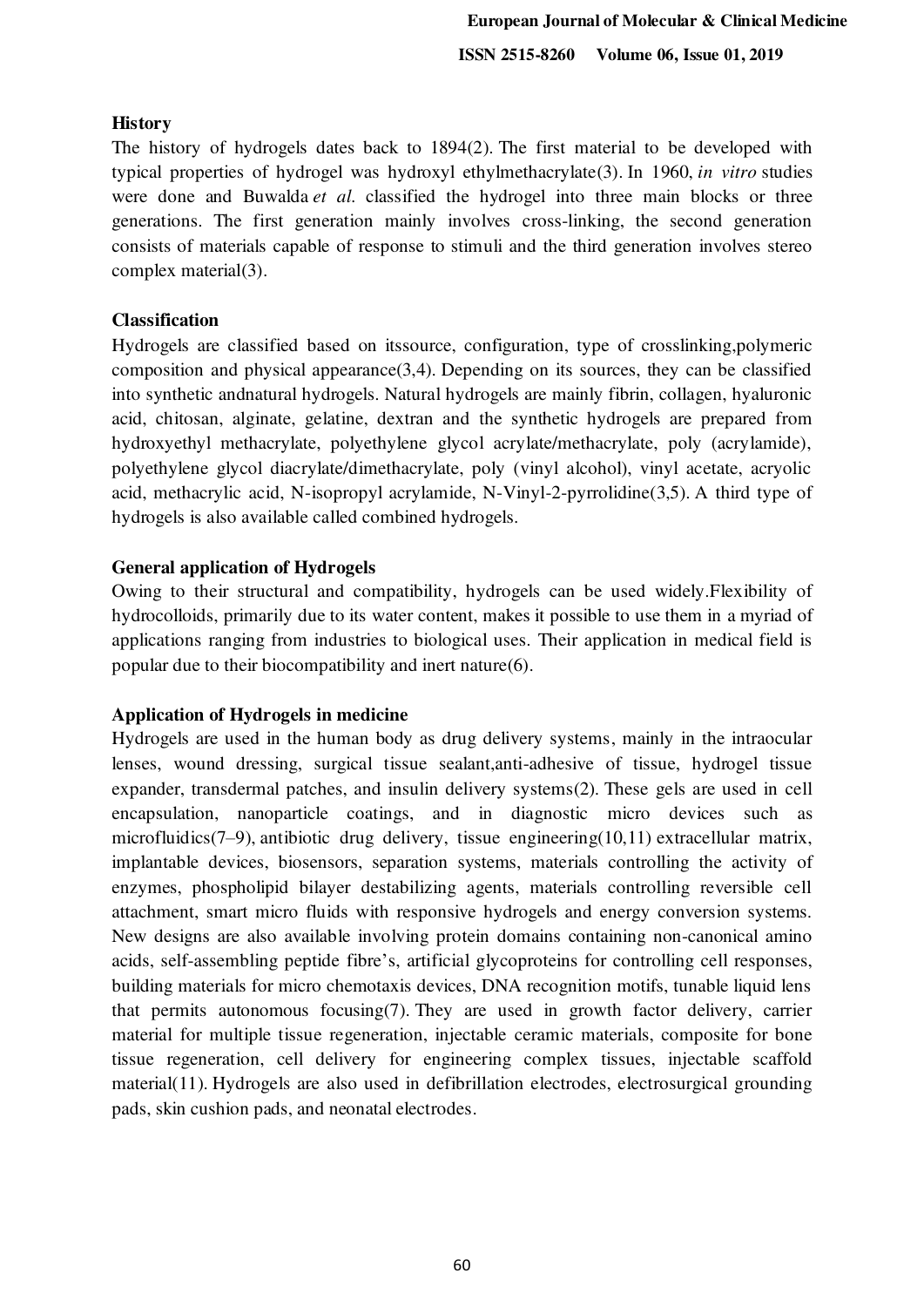#### **Applications of hydrogels in dentistry**

Hydrogels have got a wide variety of applications in dentistry. Its potential uses are described below.

**a) Application of hydrogels in Periodontology:**Guided Tissue Regeneration (GTR) is a commonly used procedure for regeneration of lost components of periodontium. It involves implantation of a biocompatible membrane around the diseased periodontium. This prevents undesirable migration of soft tissue into the defective region and provides sufficient environment and time for the regeneration of bone, cementum and periodontal ligament(3,6).The current available membranes have various limitations like being non-resorbablelike polytetrafluroetyleneand among resorbable membranes (eg.polyglycolic,polylactic acid etc) being solid and rigid which requires considerable expertise especially while correcting narrow defects.There are various promising hydrogels like Poly ethylene Glycol (PEG) hydrogel which can be used as a barrier membrane(12,13).And it has been proved that this material can be injected as a viscous solution and due to its condensation reaction, it builds a 3D network in situ. Animal studies have shown it to be biocompatible and shows aslow degradation. It alsoprevents the cell invasion by unwanted tissues. In very near future hydrogels could widely be used as barrier membranes in periodontal surgeries.

## **b) Application of hydrogels in Prosthodontics:**

**a.** Maxillofacial prosthetic materials:Hydrogels are colourless, odourless material. Colour can be artificially modified by pigments and colouring agents according to the hue(8–10). They are non-toxic, non-irritant, non-allergic and hence can be well supported by the host living tissue. They are bio-inert and hence do not disturb the nearby biologic tissues. They are stable in light and have optimal transilluminance and hence can be used in areas which are exposed to sunlight like the maxillofacial area. It is light in weight, flexible, and these increases the potential of it to be used as a maxillofacial prosthesis as these areas are more prone to natural creases and wrinkles as the natural appearances of external soft tissues are more important for aesthetics. The patient acceptance of this material hence can be improved(10,11,14).The rigidity of hydrogels can be altered by modifying its properties for using it in different areas of the maxillofacial region accordingly. The shelf life of the hydrogel can be extended up to 3 years by altering its physical and chemical properties and can successfully be used as the definitive maxillofacial material. It is also stable near living tissues as it permits diffusion of oxygen. Shear moduli, compressive moduli, and crosslink densities increase with increase in polyethylene glycol concentration, and the mechanical properties can also be altered by interpenetrating polymer network. This advantage can be used to improve the mechanical properties of and successfully use it as a maxillofacial material. Nano-composite gels are mainly altered hydrogels. These gels show superior mechanical properties such as increased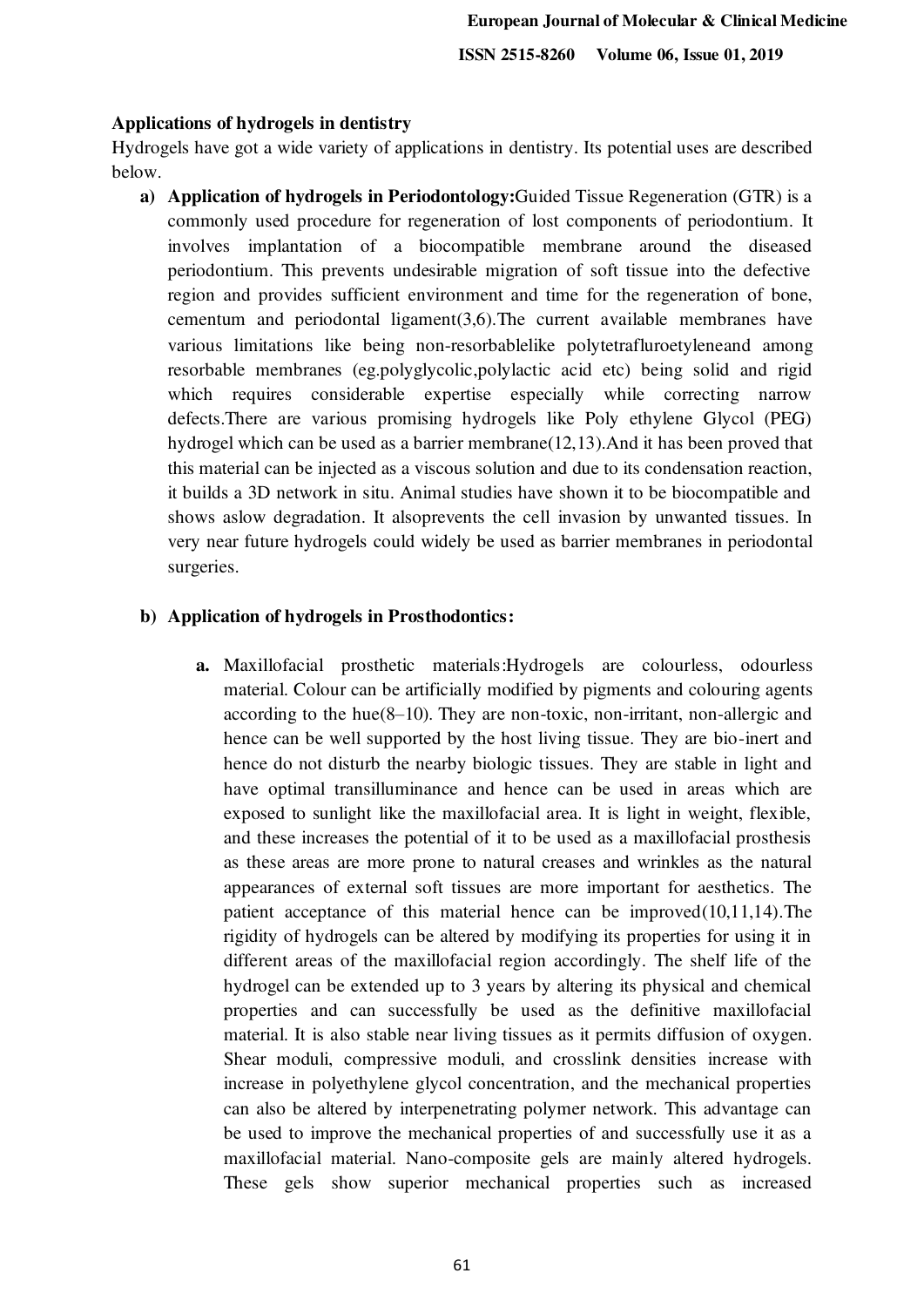compressive strength, tensile strength, yield stress, and this can be altered by changing or altering the crosslinking and also by reinforcing the carbon nanotubes $(15)$ .

- **b.** Denture adhesives: Hydrogels have a lot of desirable properties as a denture adhesive. They have various advantage compared to the conventional denture adhesive like they are zinc free and can perform in a moist environment etc. A lot of research is going on the mussel related proteins which are considered as a highly under water adhesives.
- **c) Application of hydrogels in Endodontics:**Regenerative endodontics is an emerging treatment modality and it aims to replace the pulp-dentin complex (AAE position statement 2013, scope of Endodontic: Regenerative Endodontics). Tissue engineering involves the use of the triad of stem cells, scaffolds, and bioactive molecules.For regeneration of dental pulp tissue, injectable biomaterials are preferred as scaffolds.These materials allow the transport of cells into the root canal system in a minimally invasive manner. The hydrogels mimic the natural extracellular matrix materialsand hence are most preferred as scaffolds (13).
- **d) Application of hydrogels in oral surgery:** Hydrogels have the potential of a wide range of application in oral surgery.They are used along with other materials in various combinations according to their compatibility. These combinations may be used efficiently inthe following conditions:
	- **a.** *Oralmucositis:*Oral mucositis, the inflammation of the oral mucosa, is a very common adverse effect after radiotherapy and chemotherapy which are the main treatment options for malignancies. It appears 2 weeks after the start of the therapy and lasts till 2–6 months after the therapy. The hydrogels combined with keratinocyte growth factors and granulocyte-macrophage colony stimulating factors promotes healing, and this can be used as a treatment modalityformucositis.
	- **b.** *Drugdelivery:*Tobramycin, a newer aminoglycoside has shown efficient results with hydrogels and this can be used against microflora during initial stages of wound healing and suppress the spread of infection  $locally(11)$ . It is more effective against Streptococcus species andhencecan be used in defect areas of oral and maxillofacial regions having high chances to get infected by the oral microbiota. Sustained and targeted release are availableassmarthydrogels(14).
	- **c.** *Boneregenerationandosteo-radionecrosis:*Polylactid-co-glycolide(PLGA) microparticles are added within the injectable calcium phosphate, and this can be used for bone regeneration with controlled delivery mechanisms. These cross-linked particles use avidin to create injectable cell-containing matriceswith sufficient mechanical strength support boneregeneration(11). Osteoradionecrosis is the damage which is occurs in theirradiated bone. The main factors associated with osteoradionecrosis are hyopovasularity, hypocellularity, and hypoxia. PLGA microspheres which are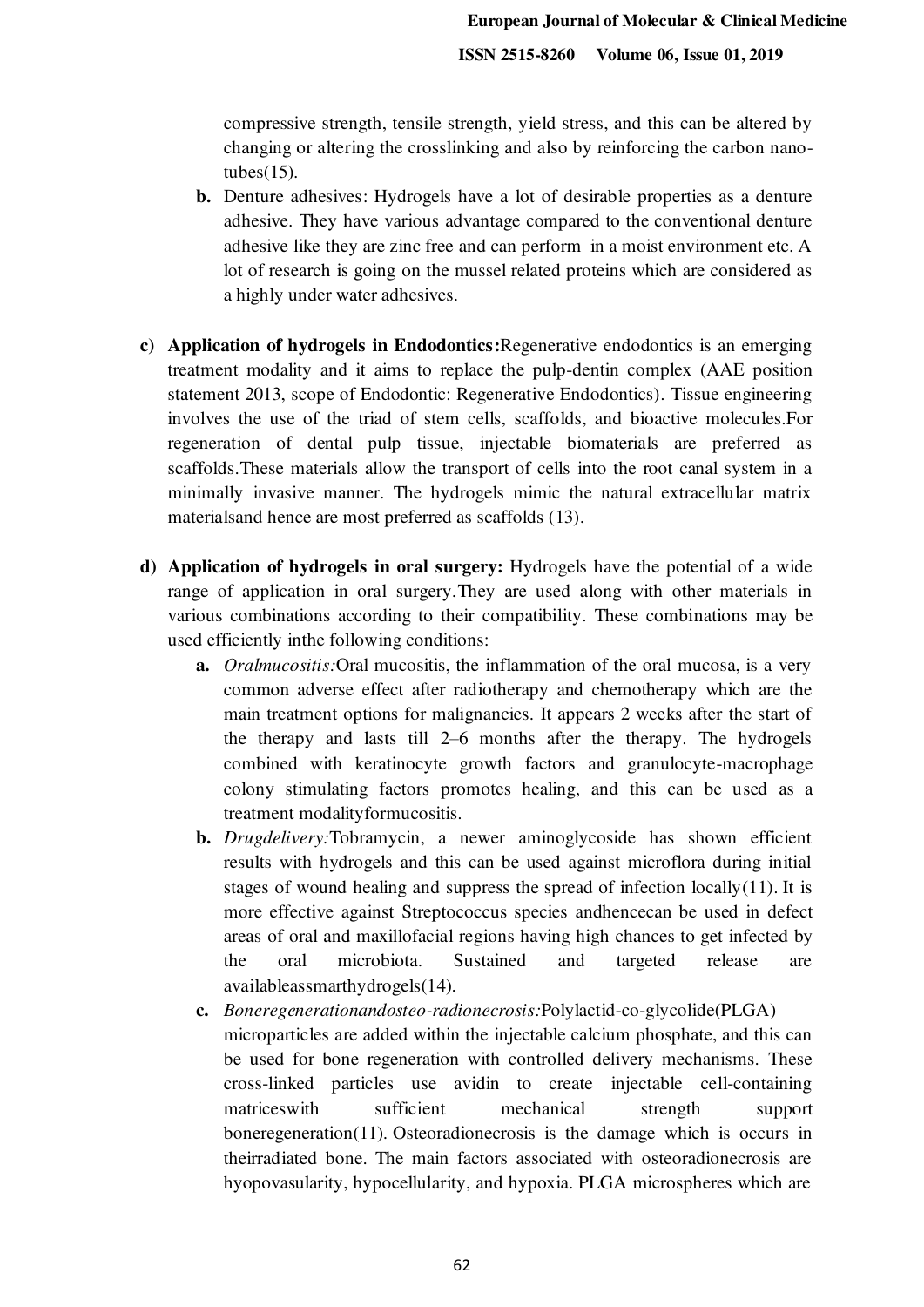packed along with the fibroblast growth factor 2 have shown to increased vascularization. This property can be applied in the treatment ofosteoradionecrosis which shows hypovascularity. Polyethylene glycol combined with de-proteinized bovine bone mineral can be used as a scaffold to maintain the bone graft volume and helps in bone regeneration(16).Polyethylene glycol is also used in target specific injection of bone marrow stem cells in the defective areas and enhances the bone growth and regeneration(17). Polyethylene glycol can be added with the arginineglycine-aspartic acid sequence, and this can be used for extensive bone regeneration and also soft tissue integration(18). High-density nanohydroxyapatite with the polyvinyl alcohol hydrogel has increasing biocompatibility and biologic fixation and can replace both the cartilage and bone(19).

- **d.** *Softtissueexpansion:*Polyethylene glycol-based hydrogels are used as a soft tissue expander, and it shows high-efficiency as a soft tissue expander. Shortage of soft tissues due to resection of infected tissue may lead to poor healing. Soft tissue expansion leads to stretching of the existing skin, which stimulates and results in the formation of the new cells(15,19).
- **e.** *Woundhealingandhemostasis*:Chitosan-based hydrogels are used as tissue adhesives as it adheres to wound site for desired period, shows good enzymatic crosslinking and anti-infective activity. This aids in wound healing and hemostasis and hence can be used postinjuries in the maxillofacial area. Few hydrogels can be altered with peptides and can be cross-linked along with thrombin and clotting factor cascade. Hyaluronic acid and gelatin show better results in woundhealing(3,11).
- **f.** *Growthfactors:*The hydrogels can be combined with growth factors such as angiogenic growth factors, chondrogenic growth factors, and osteogenic growth factors(11). These growth factors have shown improved effects on the tissue repair, regeneration, blood vessel formation, and bone regeneration. This use of growth factors combines with hydrogels can be used for prosthesis in the defective areas in the maxillofacial areas and the growth factors will promote the regeneration of soft tissues and bone tissues around the defect without impeding the growth of the individuals (20–22). All of these combinations can be used either as an injectable material through minimally invasive methods or as a direct prosthesis in the maxillofacial area and are capable of decreasing the defect size, promoting wound healing, assisting in repair and regeneration, combating infection, minimizing the suffering caused byneoplasiaand/orotherdiseaseprocesses(23).

#### **Conclusion**

Hydrogels have wide range of applications in various fields of dentistry. There is sufficient literature available from pre-clinical and in-vitro studies regarding its potential applications. But in-vivoand clinical studies regarding the performance of these materials are yet to be reported resulting in the material being under-utilized in clinical dentistry.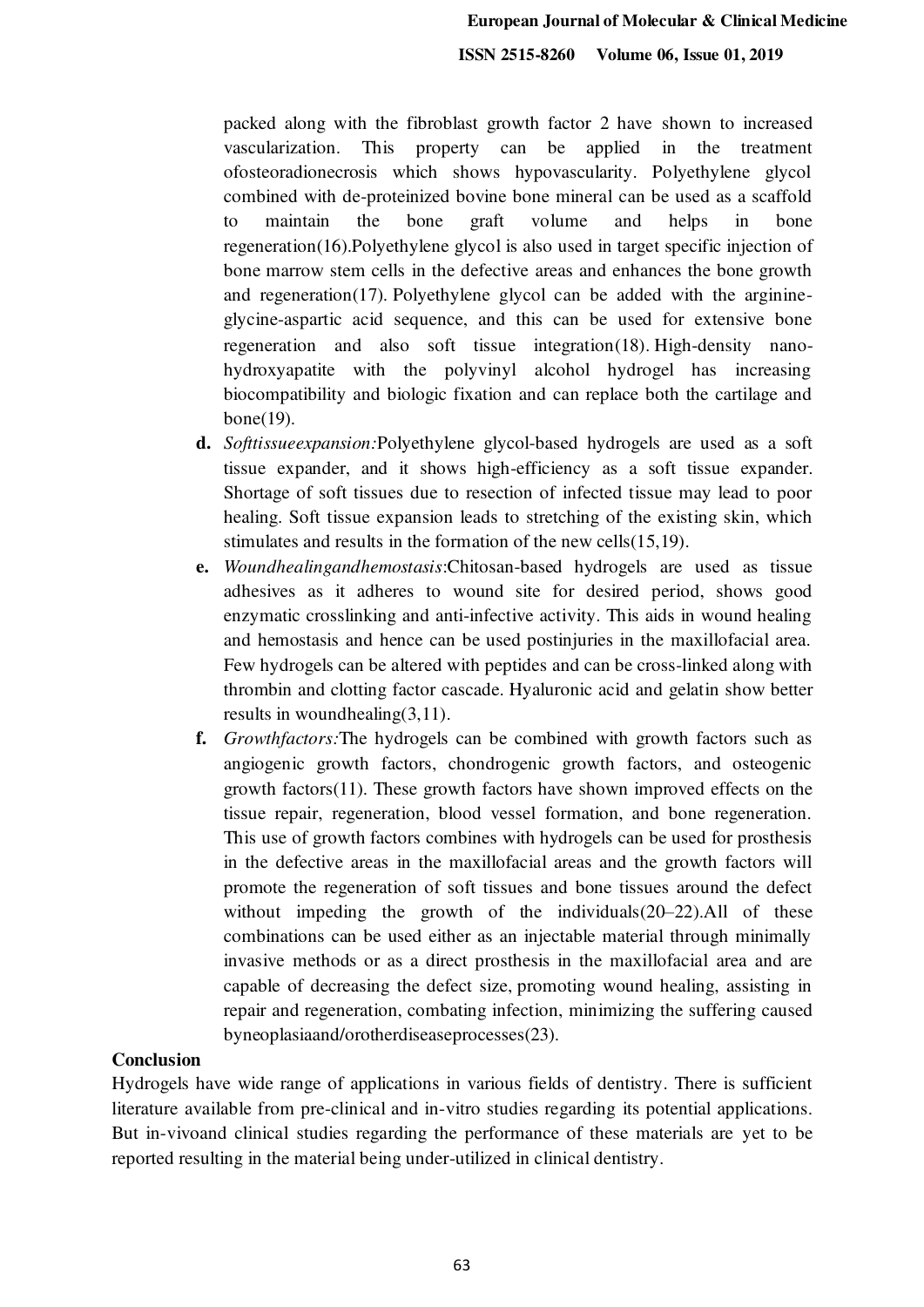## **References**

- 1. Wichterle O, Lím D. Hydrophilic Gels for Biological Use. *Nature*. 1960 Jan;185(4706):117.
- 2. Susruta, Bhishagratna KL. An English translation of the Sushruta samhita, based on original Sanskrit text. Edited and published by Kaviraj Kunja Lal Bhishagratna. With a full and comprehensive introd., translation of different readings, notes, comperative views, index, glossary and plates [Internet]. Calcutta; 1907 [cited 2019 May 28]. 686 p. Available from: http://archive.org/details/englishtranslati01susruoft
- 3. Lee SC, Kwon IK, Park K. Hydrogels for delivery of bioactive agents: A historical perspective. *Adv Drug Deliv Rev*. 2013 Jan 1;65(1):17–20.
- 4. Yahia Lh, Chirani N, Gritsch L, Motta FL, SoumiaChirani, Fare S. History and Applications of Hydrogels. *J Biomed Sci* [Internet]. 2015 Oct 21 [cited 2019 May 28];4(2). Available from: http://www.jbiomeds.com/abstract/history-and-applicationsof-hydrogels-7218.html
- 5. Ganji F, Vasheghani-farahani S. Theoretical description of hydrogel swelling: a review. *Iran Polym J.* :375–398.
- 6. Caló E, Khutoryanskiy VV. Biomedical applications of hydrogels: A review of patents and commercial products. *Eur Polym J.* 2015 Apr 1;65:252–67.
- 7. Ahmed EM. Hydrogel: Preparation, characterization, and applications: A review. *J Adv Res.* 2015 Mar 1;6(2):105–21.
- 8. Nicodemus GD, Bryant SJ. Cell encapsulation in biodegradable hydrogels for tissue engineering applications. *Tissue Eng Part B Rev.* 2008 Jun;14(2):149–65.
- 9. Wechsler S, Fehr D, Molenberg A, Raeber G, Schense JC, Weber FE. A novel, tissue occlusive poly(ethylene glycol) hydrogel material. *J Biomed Mater Res A.* 2008 May; 85(2): 285–92.
- 10. Greenberg AR, Kusy RP. Viscoelastic behavior of highly crosslinked poly(acrylic acid). *J Appl Polym Sci.* 1980;25(12):2795–805.
- 11. Rowley JA, Madlambayan G, Mooney DJ. Alginate hydrogels as synthetic extracellular matrix materials. *Biomaterials.* 1999 Jan;20(1):45–53.
- 12. Retzepi M, Donos N. Guided Bone Regeneration: biological principle and therapeutic applications. *Clin Oral Implants Res.* 2010 Jun;21(6):567–76.
- 13. Kaur H, Chatterji PR. Interpenetrating hydrogel networks. 2. Swelling and mechanical properties of the (gelatin-polyacrylamide) interpenetrating networks. *Macromolecules.* 1990 Oct 1;23(22):4868–71.
- 14. Coviello T, Matricardi P, Marianecci C, Alhaique F. Polysaccharide hydrogels for modified release formulations. *J Control Release Off J Control Release Soc.* 2007 May 14;119(1):5–24.
- 15. Lee KY, Rowley JA, Eiselt P, Moy EM, Bouhadir KH, Mooney DJ. Controlling Mechanical and Swelling Properties of Alginate Hydrogels Independently by Cross-Linker Type and Cross-Linking Density. *Macromolecules.* 2000 May 1;33(11):4291–4.
- 16. Schmedlen RH, Masters KS, West JL. Photocrosslinkable polyvinyl alcohol hydrogels that can be modified with cell adhesion peptides for use in tissue engineering. *Biomaterials.* 2002 Nov 1;23(22):4325–32.
- 17. Smetana K. Cell biology of hydrogels. *Biomaterials.* 1993 Nov 1;14(14):1046–50.